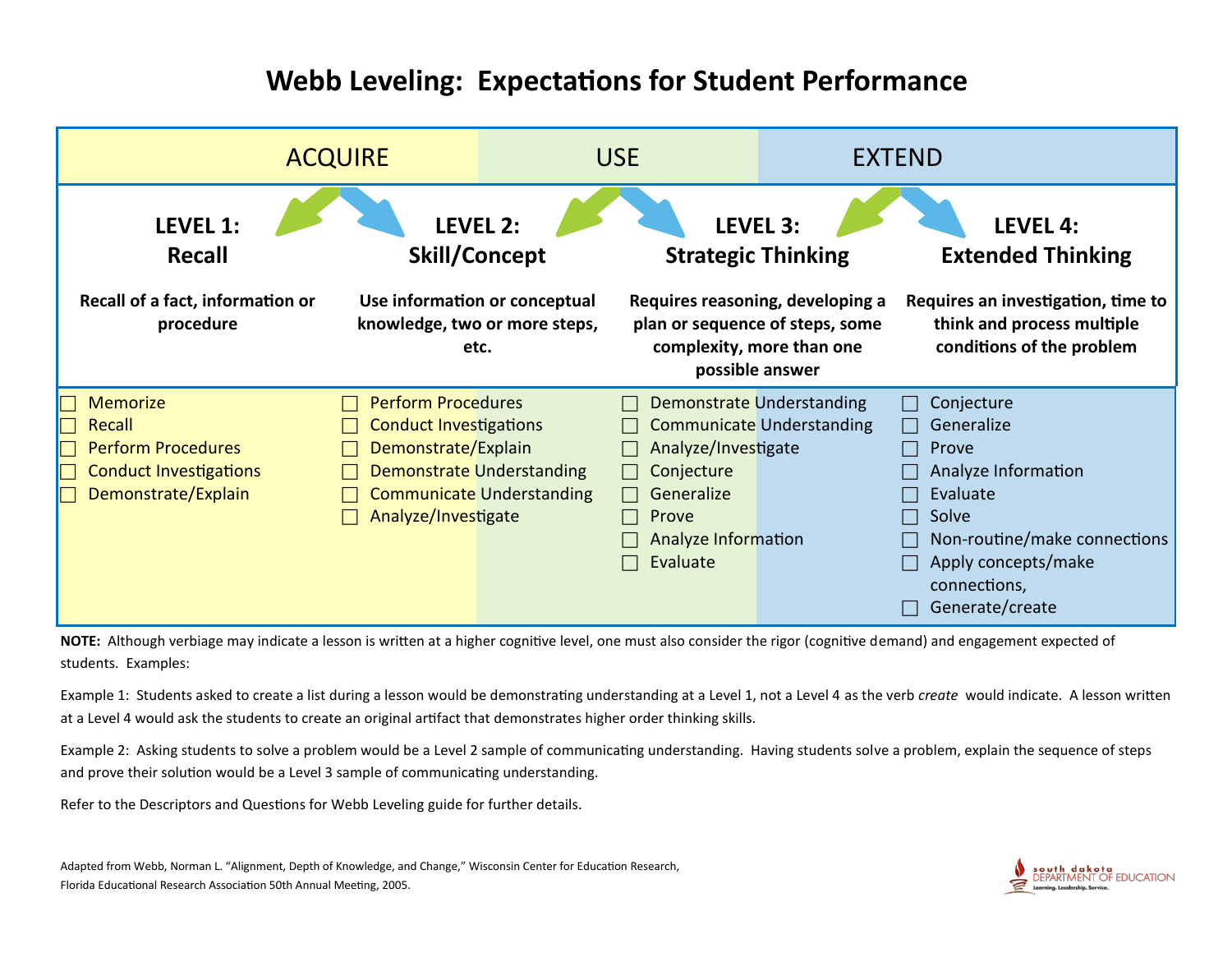## **Descriptors and Questions for Webb Leveling**

**NOTE:** This list of descriptors and questions is not all-inclusive.

#### Resources:

Webb, Norman L. "Alignment, Depth of Knowledge, and Change," Wisconsin Center for Education Research, Florida Educational Research Association 50th Annual Meeting, 2005. "Quick Flip Questions for the Revised Bloom'[s Taxonomy," EDUPRESS EP 729, www.edupressinc.com.